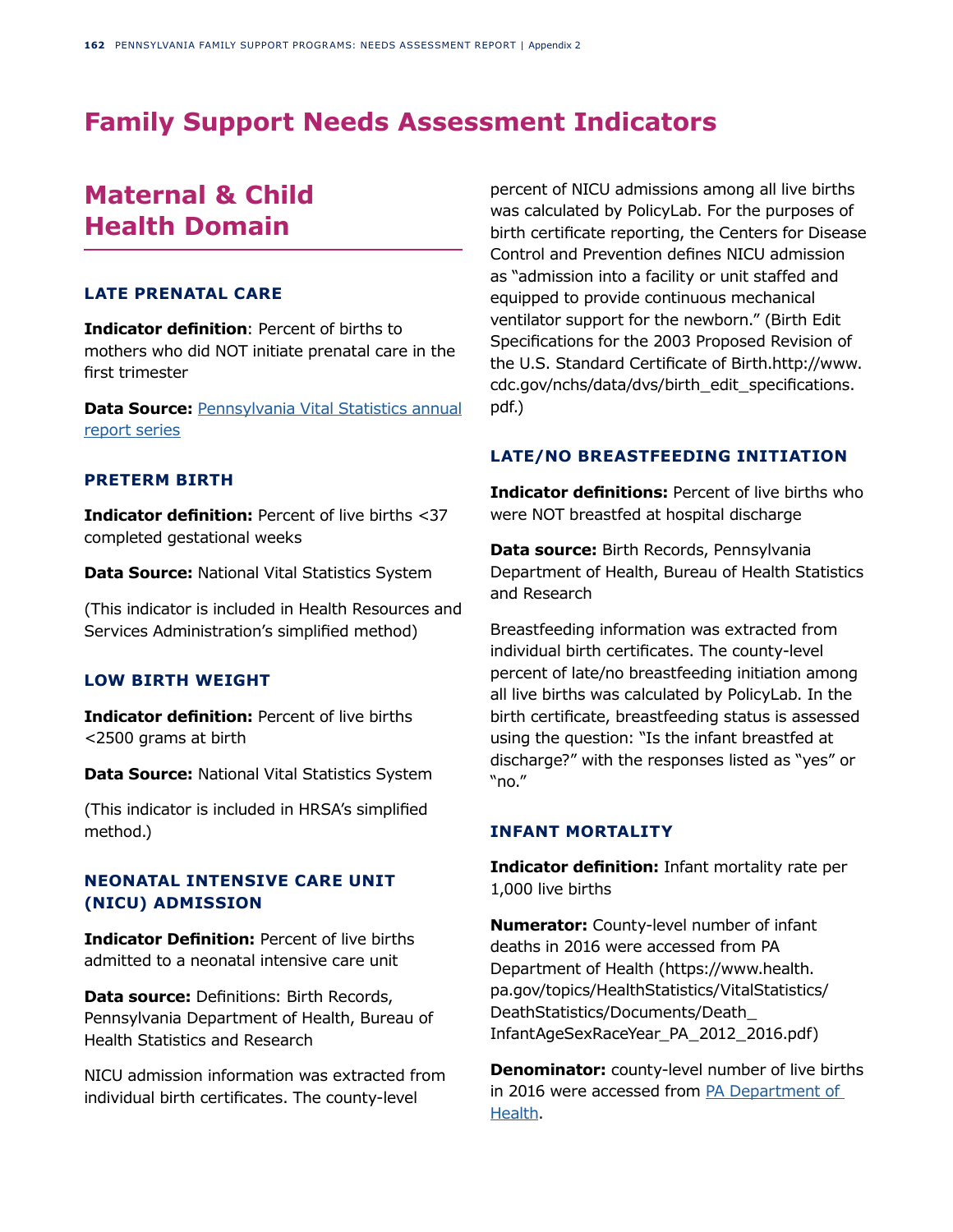# **CHILD MORTALITY**

**Indicator definition:** Child death rate per 1,000 residents aged 0 to 4

**Numerator:** County-level numbers of child deaths under age 5 in 2016

**Data source for numerator: Pennsylvania** [Department of Health](https://www.health.pa.gov/topics/HealthStatistics/VitalStatistics/DeathStatistics/Pages/death-statistics.aspx) 

**Denominator:** County-level numbers of residents aged 0-4

**Data source for denominator:** [U.S. Census of](https://datacenter.kidscount.org/data/tables/9015-population--children-ages-0-19-by-race-and-age-group#detailed/2/any/false/870,573,869,36,868,867,133/3008,3655,2318,4929,2320,2321,2322|577/18038,18039)  [Population and Housing Unit 2016 Estimates](https://datacenter.kidscount.org/data/tables/9015-population--children-ages-0-19-by-race-and-age-group#detailed/2/any/false/870,573,869,36,868,867,133/3008,3655,2318,4929,2320,2321,2322|577/18038,18039)

## **MATERNAL DEPRESSION**

**Indicator definition:** Prevalence of diagnosed depression in the 2016 calendar year among Medicaid-enrolled women who were pregnant or gave birth during 2014-2016

**Data source:** Medicaid Claims, Pennsylvania Department of Human Services Office of Medical Assistance Programs, and Birth Certificate Records, Pennsylvania Department of Health, Bureau of Health Statistics and Research

**Denominator:** Pregnant women or those who gave birth during 2014-2016. This population was identified with a linkage of birth certificate records with Medicaid eligibility files.

**Numerator:** Women with presence of depression diagnosis in outpatient or inpatient encounter claims in the 2016 calendar year. Depression was identified using International Classification of Diseases, 10th Revision (ICD-10) diagnostic codes.

# **WELL-BABY VISITS/WELL-CHILD VISITS**

**Indicator definition:** Median number of wellchild visits among Medicaid-enrolled children aged less than 1 year and children aged 1-5 years

**Data source:** Medicaid Claims, Pennsylvania Department of Human Services Office of Medical Assistance Programs

We identified Medicaid claims for well-child visits using International Classification of Diseases, 10th Revision (ICD-10) diagnostic codes and Current Procedural Terminology (CPT) codes in outpatient encounters.

The median number of well-child visits per child in each specified age range was calculated for each county.

# **RACIAL DISPARITY IN LOW BIRTH WEIGHT**

**Indicator definition:** Ratio of low birth weightrate in births born to Black mothers to low birth weight-rate in births born to White mothers

**Data Source:** Birth Certificate Records, [Pennsylvania Department of Health](https://www.health.pa.gov/topics/HealthStatistics/VitalStatistics/BirthStatistics/Pages/birth-statistics.aspx), Bureau of Health Statistics and Research

Birth weight and mother's race were obtained from birth certificates. Low birth weight-rate is defined as percent of live births <2500 grams at birth.

# **Substance Use Domain**

# **POSTPARTUM HIGH-RISK OPIOID USE**

**Indicator definition:** Rate of mothers filling >=2 opioid prescriptions in the 2017 calendar year among Medicaid-enrolled mothers who delivered live births during 2015-2016

**Data source:** Medicaid Claims, Pennsylvania Department of Human Services Office of Medical Assistance Programs and Birth Certificate Records, Pennsylvania Department of Health, Bureau of Health Statistics and Research

**Denominator:** Women who delivered live birth during 2015-2016. This population were identified through linking birth certificate data with Medicaid eligibility file.

**Numerator:** We identified filled opioid prescriptions in pharmacy claims in 2017. Opioid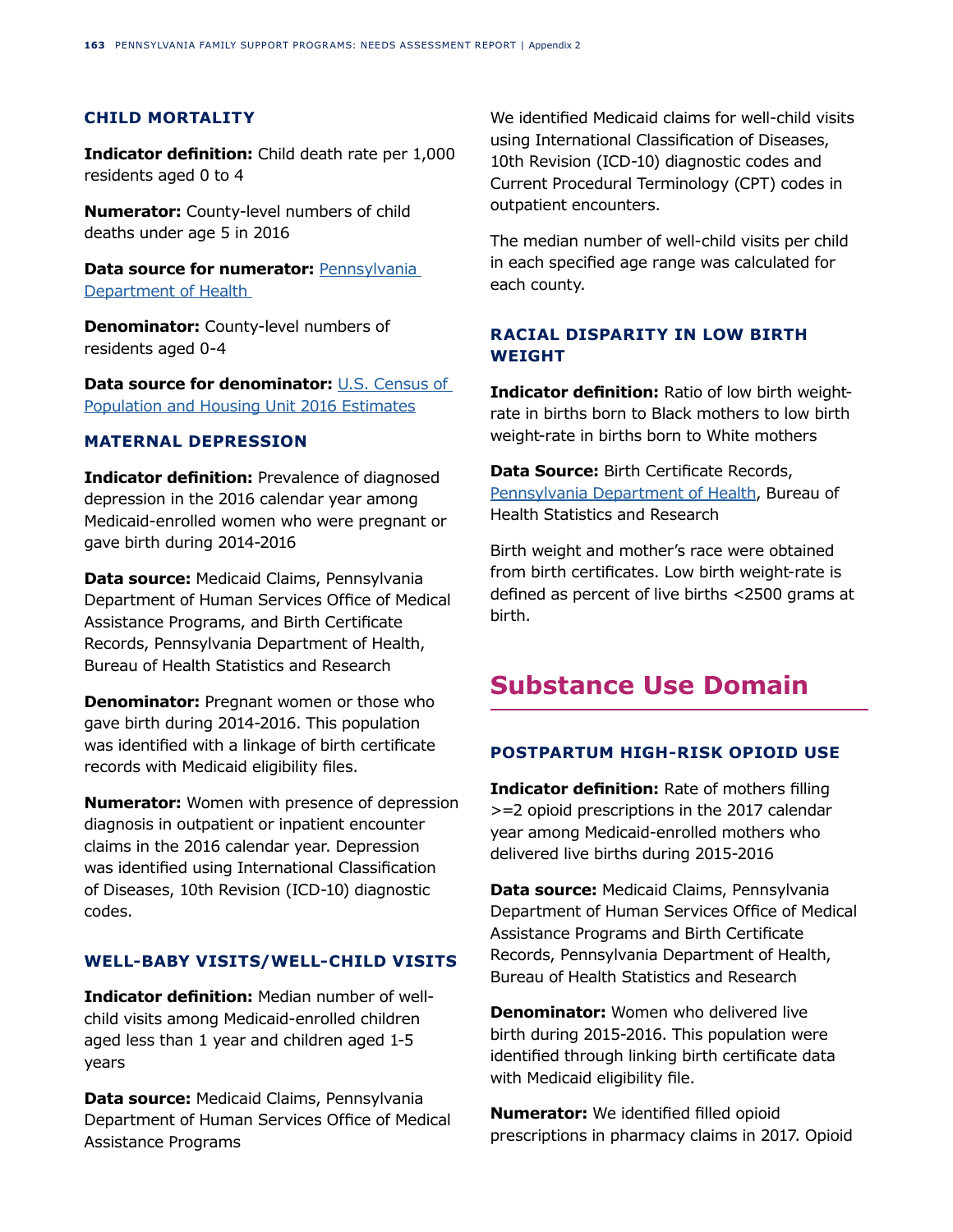medications were identified using GC3 therapeutic class codes (abbreviated Hierarchical Ingredient Code). Number of opioid prescriptions were calculated for each mother. High-risk opioid use is flagged as the presence of >=2 opioid prescriptions in the 2017 calendar year among new mothers.

# **SUBSTANCE TREATMENT FACILITIES**

**Indicator definition:** Number of substance treatment facilities per 100,000 residents

**Data source:** Substance Abuse and Mental [Health Services Administration \(SAMHSA\)](https://findtreatment.samhsa.gov/locator)  [Behavioral Health Treatment Services Locator](https://findtreatment.samhsa.gov/locator)

The Behavioral Health Treatment Services Locator is a product of SAMHSA's Center for Behavioral Health Statistics and Quality (CBHSQ). The Locator is compiled from responses to the National Survey of Substance Abuse Treatment Services and the National Mental Health Services Survey.

The Behavioral Health Treatment Services Locator displays the street address at which services are provided. Organizations delivering services at different locations are requested to supply information about the services at each location, although a central intake number may be displayed if requested.

Eligible substance abuse and addiction treatment facilities include:

• Licensure/accreditation/approval to provide substance abuse treatment from the state substance abuse agency (SSA) or a national treatment accreditation organization (e.g., The Joint Commission, CARF, NCQA, etc.)

• Staff who hold specialized credentials to provide substance abuse treatment services

• Authorization to bill third-party payers for substance abuse treatment services using an alcohol or drug client diagnosis

## **MENTAL HEALTH TREATMENT FACILITIES**

**Indicator definition:** Number of mental health treatment facilities per 100,000 residents

**Data source:** [Substance Abuse and Mental](https://findtreatment.samhsa.gov/locator)  [Health Services Administration \(SAMHSA\)](https://findtreatment.samhsa.gov/locator)  [Behavioral Health Treatment Services Locator](https://findtreatment.samhsa.gov/locator)

Eligible mental health treatment facilities include:

• Facilities that provide mental health treatment services and are funded by the state mental health agency (SMHA) or other state agency or department

• Mental health treatment facilities administered by the U.S. Department of Veterans Affairs

• Private for-profit and nonprofit facilities that are licensed by a state agency to provide mental health treatment services, or that are accredited by a national treatment accreditation organization (e.g., The Joint Commission, NCQA, etc.)

Facilities that are not eligible for the Behavioral Health Treatment Services Locator include:

• Facilities that provide either mental health or substance abuse treatment exclusively to persons who are incarcerated

• Facilities whose primary or only focus is the provision of services to persons with Mental Retardation (MR), Developmental Disability (DD) or Traumatic Brain Injuries (TBI)

• Mental health professionals in private practice (individual) or in a small group practice not licensed or certified as a mental health clinic or (community) mental health center

# **BUPRENORPHINE PHYSICIANS**

**Indication definition:** Number of Buprenorphine treatment practitioners per 100,000 residents

**Data source:** Substance Abuse and Mental [Health Services Administration \(SAMHSA\)](https://www.samhsa.gov/medication-assisted-treatment/practitioner-resources/DATA-program-data)

SAMHSA evaluates the buprenorphine waiver program under the Drug Addiction Treatment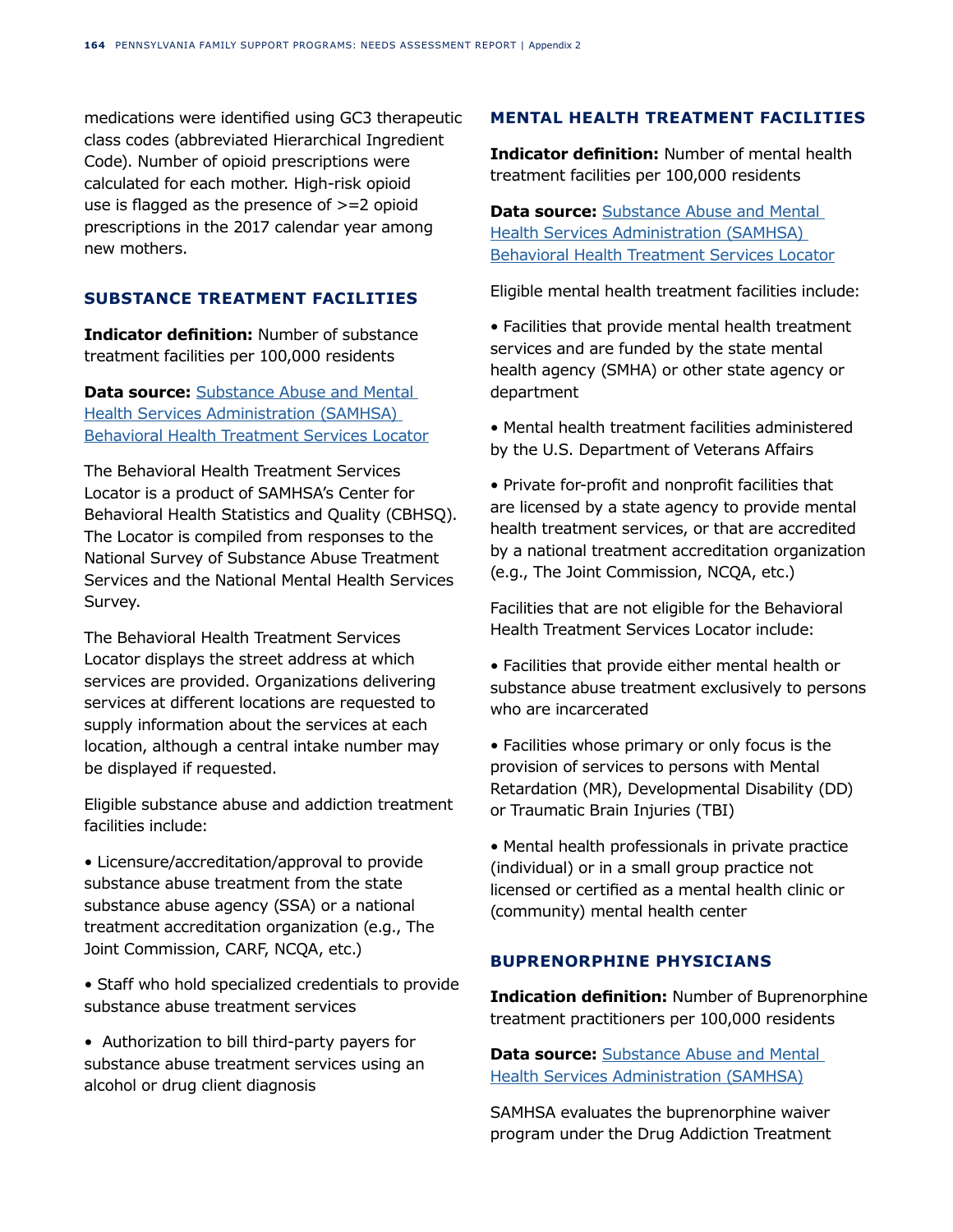Act of 2000 (DATA 2000) and tracks the number of DATA-certified practitioners. SAMHSA uses the Online Request for Patient Limit Increase to implement the provisions of DATA 2000 that permit physicians to prescribe or dispense Buprenorphine.

## **IMPAIRED DRIVERS**

Indicator definition: Number of vehicle crashes involving impaired drivers per 100,000 residents

# **Data source: Pennsylvania Department of** [Transportation \(PennDOT\)](https://www.arcgis.com/apps/webappviewer/index.html?id=8fdbf046e36e41649bbfd9d7dd7c7e7e)

Crash data is derived from the information that comes from a reportable crash. A reportable crash according to Title 75, Pennsylvania Consolidated Statutes, Section 3746(a) is: "An incident that occurs on a highway or traffic way that is open to the public by right or custom and involved at least one motor vehicle in transport". An incident is reportable if it involves: 1) Injury to or death of any person, or 2) Damage to any vehicle to the extent that it cannot be driven under its own power in its customary manner without further damage or hazard to the vehicle, other traffic elements, or the roadway, and therefore requires towing; 3) Crash data does not include non-reportable crashes or near misses; 4) Crash data may not contain complete information, some elements may be unknown.

Data obtained from the PennDOT Open Data Portal are CSV files. These files are:

•"CRASH": Information about the crash such as: 1) Where: County, Municipality, Work zone; 2) When: Date, Time, Day of Week, Hour of Day, Month of Year; 3) Item Counts: People, Vehicles, Unbelted, Fatal, etc.

•"FLAG": Series of Yes/No items that help refine lookups for specific factors about the crash such as: Drinking Driver, Use of a Cell Phone, Fatal Crash, Motorcycle involved, and over 60 other crash-defining items.

## **OVERDOSE DEATHS**

**Indicator definition:** Rate of overdose deaths per 100,000 people aged 15-64 years

### **Data source:** [OverdoseFreePA](https://www.overdosefreepa.pitt.edu/wp-content/uploads/2018/10/PA-Opioid-Report-Final.pdf)

In 2015 and 2016, the Drug Enforcement Administration (DEA) Philadelphia Field Division (PFD) requested information on drug-related overdose deaths from Pennsylvania's coroners and medical examiners for deaths that occurred in 2017. In 2017, Pennsylvania coroners and medical examiners reported 5,456 drugrelated overdose deaths (ruled accidental or undetermined). This number represents a rate of 43 deaths per 100,000 people, ranged from 0 to 77 among individual counties. Between 2015 and 2017, there was a 65% increase in the number of drug-related overdose deaths in Pennsylvania.

OverdoseFreePA.org is operated by the Pennsylvania Overdose Prevention Technical Assistance Center (TAC) and is a collaboration between the TAC, Pennsylvania communities and six partner organizations. The TAC is based out of the Program Evaluation and Research Unit (PERU) at the University of Pittsburgh's School of Pharmacy.

# **OPIOID OVERDOSE HOSPITALIZATIONS**

**Indicator definition:** Rate of hospitalizations for opioid overdose (heroin and opioid pain medicine combined) per 100,000 residents aged 15 and above

**Data source: Pennsylvania Health Care Cost** [Containment Council \(PHC4\)](https://data.pa.gov/Opioid-Related/Rate-of-Hospitalizations-for-Opioid-Overdose-per-1/3f26-q827)

This analysis is restricted to Pennsylvania residents aged 15 and older who were hospitalized in Pennsylvania general acute care hospitals.

# **NEONATAL ABSTINENCE SYNDROME**

Indicator definition: Rate of Neonatal Abstinence Syndrome (NAS) per 1,000 newborn hospital stays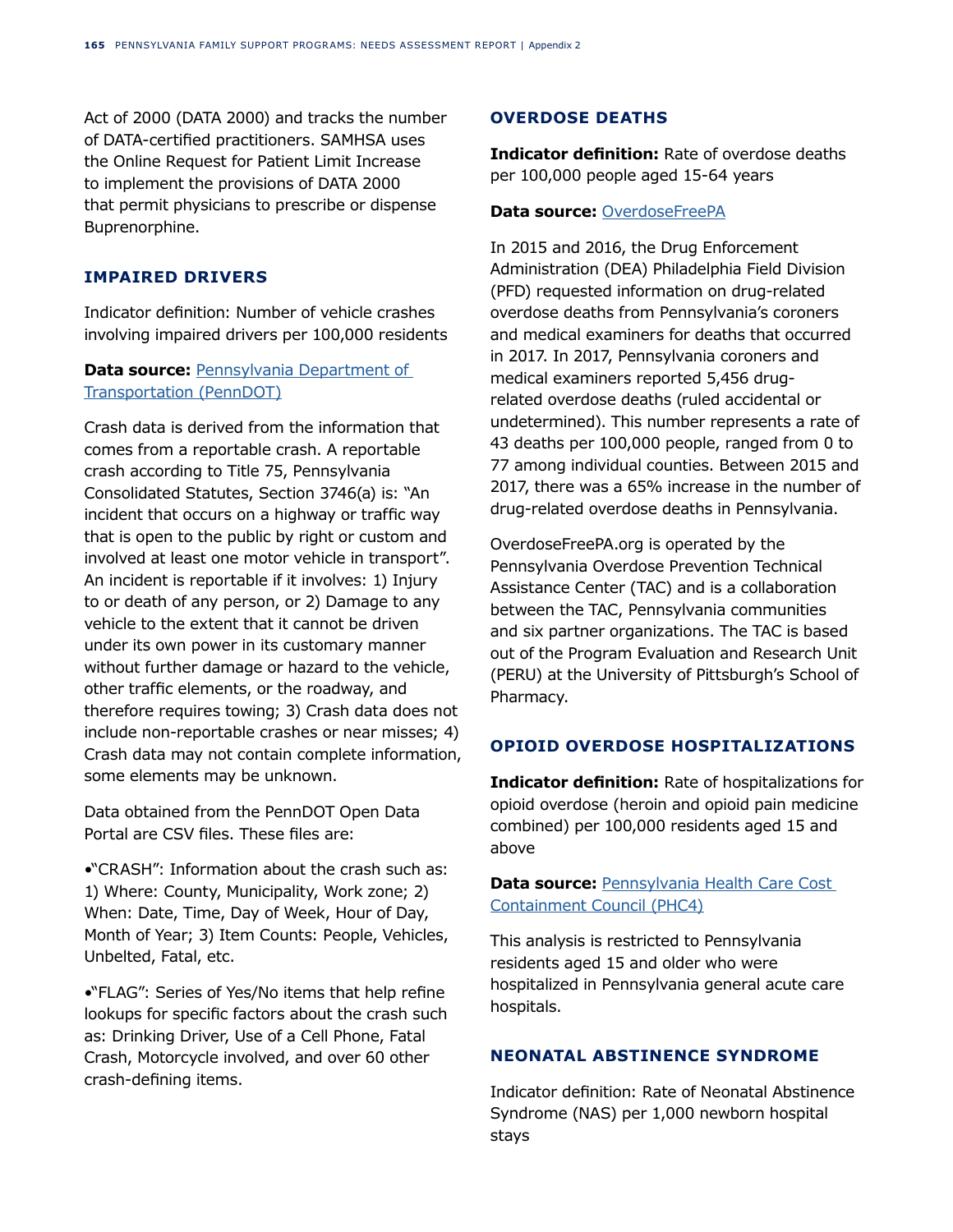# **Data source: Pennsylvania Health Care Cost** [Containment Council \(PHC4\)](https://data.pa.gov/Opioid-Related/Rate-of-Neonatal-Abstinence-Syndrome-per-1-000-New/2ats-ttun)

Countywide counts of newborn hospital stays with Neonatal Abstinence Syndrome (NAS) and countywide rates of newborn hospital stays with NAS per 1,000 newborn stays. NAS, or neonatal drug withdrawal, is an array of problems that develops shortly after birth in newborns who were exposed to addictive drugs, most often opioids, while in the mother's womb. Withdrawal signs develop because these newborns are no longer exposed to the drug for which they have become physically dependent. This analysis is restricted to newborns with Pennsylvania-state residence who were hospitalized in Pennsylvania hospitals.

# **PREGNANCY AND POSTPARTUM SUBSTANCE USE DISORDER**

**Indicator definition:** Rate of diagnosed substance use disorder in the 2016 calendar year among Medicaid-enrolled mothers who were pregnant or delivered live births during 2014-2016

**Data source:** Medicaid Claims, Pennsylvania Department of Human Services Office of Medical Assistance Programs and Birth Certificate Records, Pennsylvania Department of Health, Bureau of Health Statistics and Research

**Denominator:** Pregnant women or women who gave live birth in 2014-2016. This population was identified using a linkage of birth certificate records with Medicaid eligibility files.

**Numerator:** Diagnosis of substance use disorder was identified using International Classification of Diseases, 10th Revision (ICD-10) diagnostic codes from inpatient and outpatient encounters.

# **ALCOHOL USE DISORDER**

**Indicator definition:** Prevalence rate of Alcohol Use Disorder among individuals aged 12 and older

**Data source:** Substance Abuse and Mental Health Services Administration (SAMHSA) -

## [National Survey of Drug Use and Health](https://www.samhsa.gov/data/report/2017-methodological-summary-and-definitions)

(This indicator is included in HRSA's simplified method.)

The National Survey on Drug Use and Health (NSDUH) provides estimates of substance use and mental illness at the national, state and substate levels.

NSDUH collects data through face-to-face interviews with residents of households who are: U.S. civilians, older than 12 years old, and not institutionalized. The Substate Reports use three years of combined NSDUH data (with one year overlapping) and provide state estimates for a subset of measures of substance use and mental health outcomes. These estimates are based on an small area estimation (SAE) methodology in which substate-level NSDUH data are combined with county and census block group and tractlevel data from the 50 states and the District of Columbia. Definitions for Pennsylvania sub-state region in NSDUH 2014-2016 can be found at https://www.samhsa.gov/data/report/2014- 2016-nsduh-substate-region-definitions.

# **MARIJUANA USE**

**Indicator definition:** Prevalence rate of marijuana use in the month before survey completion among individuals aged 12 and older

**Data source:** Substance Abuse and Mental Health Services Administration (SAMHSA) - 2014- 2016 National Survey of Drug Use and Health

(This indicator is included in HRSA's simplified method.)

Measures of use of marijuana in the respondent's lifetime, the past year, and the past month were derived from responses to the question about recency of use: "How long has it been since you last used marijuana or hashish?" The question about recency of use was asked if respondents previously reported any use of marijuana or hashish in their lifetime. Responses to separate questions about use of cigars with marijuana in them (blunts) were not included in these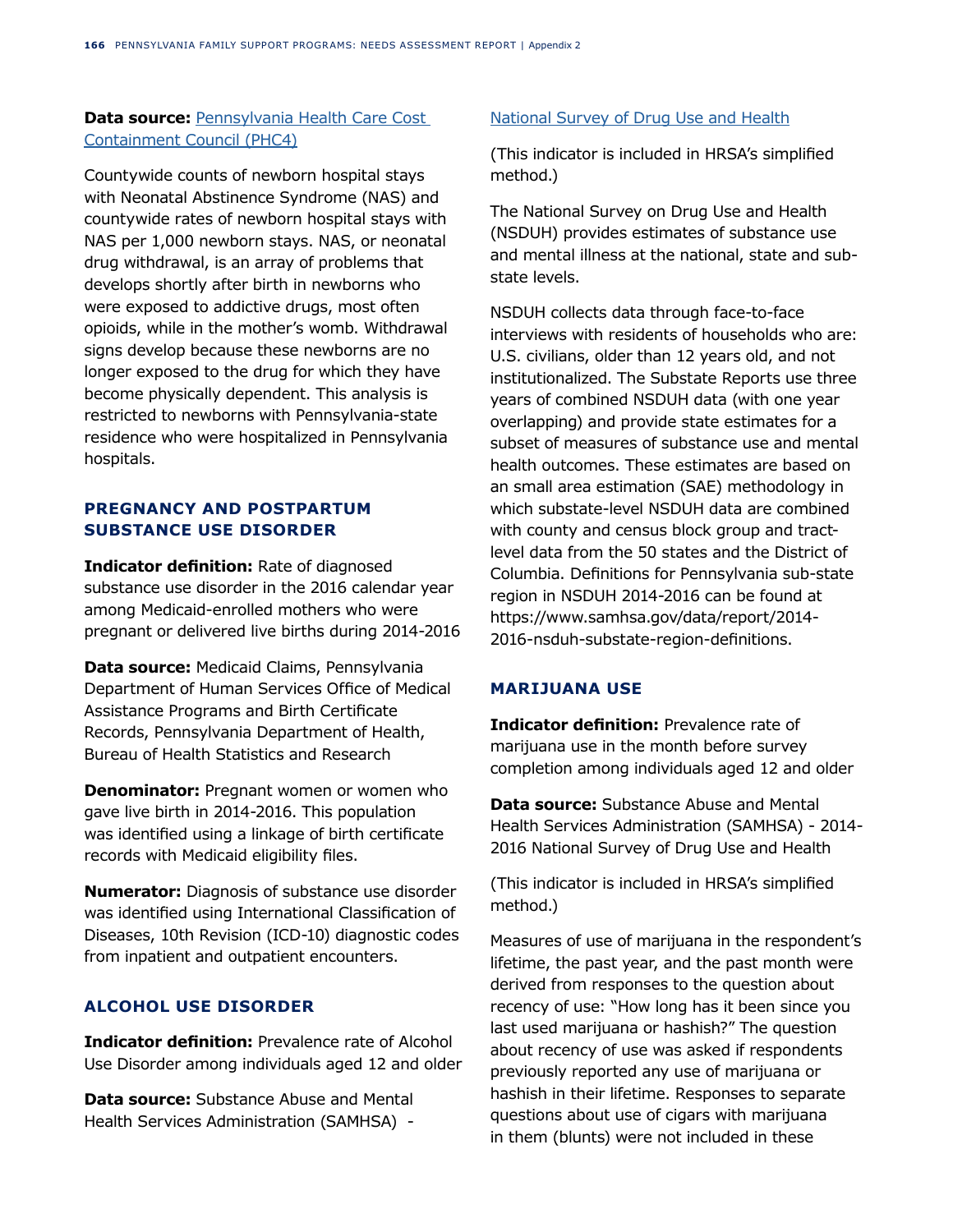measures. Creation of these measures did not take into account responses to questions that have been included in the survey since 2013 about use of marijuana in the past 12 months that was recommended by a doctor or other health care professional.

# **COCAINE USE**

**Indicator definition:** Prevalence rate of cocaine use in the year before survey completion among individuals aged 12 and older

**Data source:** Substance Abuse and Mental Health Services Administration (SAMHSA) – 2014-2016 National Survey of Drug Use and Health

(This indicator is included in HRSA's simplified method)

Measures of use of cocaine, including powder, crack, free base, and coca paste, in the respondent's lifetime, the past year, and the past month were derived from responses to the question about recency of use: "How long has it been since you last used any form of cocaine?" The question about recency of use was asked if respondents previously reported any use of cocaine in their lifetime.

# **HEROIN USE**

**Indicator definition:** Prevalence rate of heroin use in the year before survey completion among individuals aged 12 and older

**Data source:** Substance Abuse and Mental Health Services Administration (SAMHSA) - 2014- 2016 National Survey of Drug Use and Health

(This indicator is included in HRSA's simplified method.)

Measures of use of heroin in the respondent's lifetime, the past year, and the past month were derived from responses to the question about recency of use: "How long has it been since you last used heroin?" The question about recency of use was asked if respondents previously

reported any use of heroin in their lifetime.

# **MATERNAL SMOKING DURING PREGNANCY**

**Indicator definition:** Percent of children born to mothers who used tobacco during pregnancy

**Data Source: [Pennsylvania Vital Statistics annual](https://datacenter.kidscount.org/data/tables/2734-tobacco-use--births-to-mothers-who-used-tobacco-during-pregnancy#detailed/2/any/false/871,870,573,869,36,868,867,133,38,35/any/5672,9347)** [report series](https://datacenter.kidscount.org/data/tables/2734-tobacco-use--births-to-mothers-who-used-tobacco-during-pregnancy#detailed/2/any/false/871,870,573,869,36,868,867,133,38,35/any/5672,9347)

# **Socioeconomic Status Domain**

# **POVERTY**

**Indicator definition:** Percent of population living below 100% federal poverty level (FPL)

**Data source:** [Census Small Area Income and](https://www.census.gov/programs-surveys/saipe/data/api.html)  [Poverty Estimates](https://www.census.gov/programs-surveys/saipe/data/api.html)

(This indicator is included in HRSA's simplified method.)

The U.S. Census Bureau's Small Area Income and Poverty Estimates (SAIPE) program provides annual estimates of income and poverty statistics for all school districts, counties and states.

Following the Office of Management and Budget's (OMB) Statistical Policy Directive 14, the Census Bureau uses a set of money income thresholds that vary by family size and composition to determine who is in poverty. If a family's total income is less than the family's threshold, then that family and every individual in it is considered in poverty. The official poverty thresholds do not vary geographically, but they are updated for inflation using the Consumer Price Index (CPI-U). The official poverty definition uses money income before taxes and does not include capital gains or noncash benefits (such as public housing, Medicaid and food stamps) (https:// www.census.gov/topics/income-poverty/poverty/ about.html).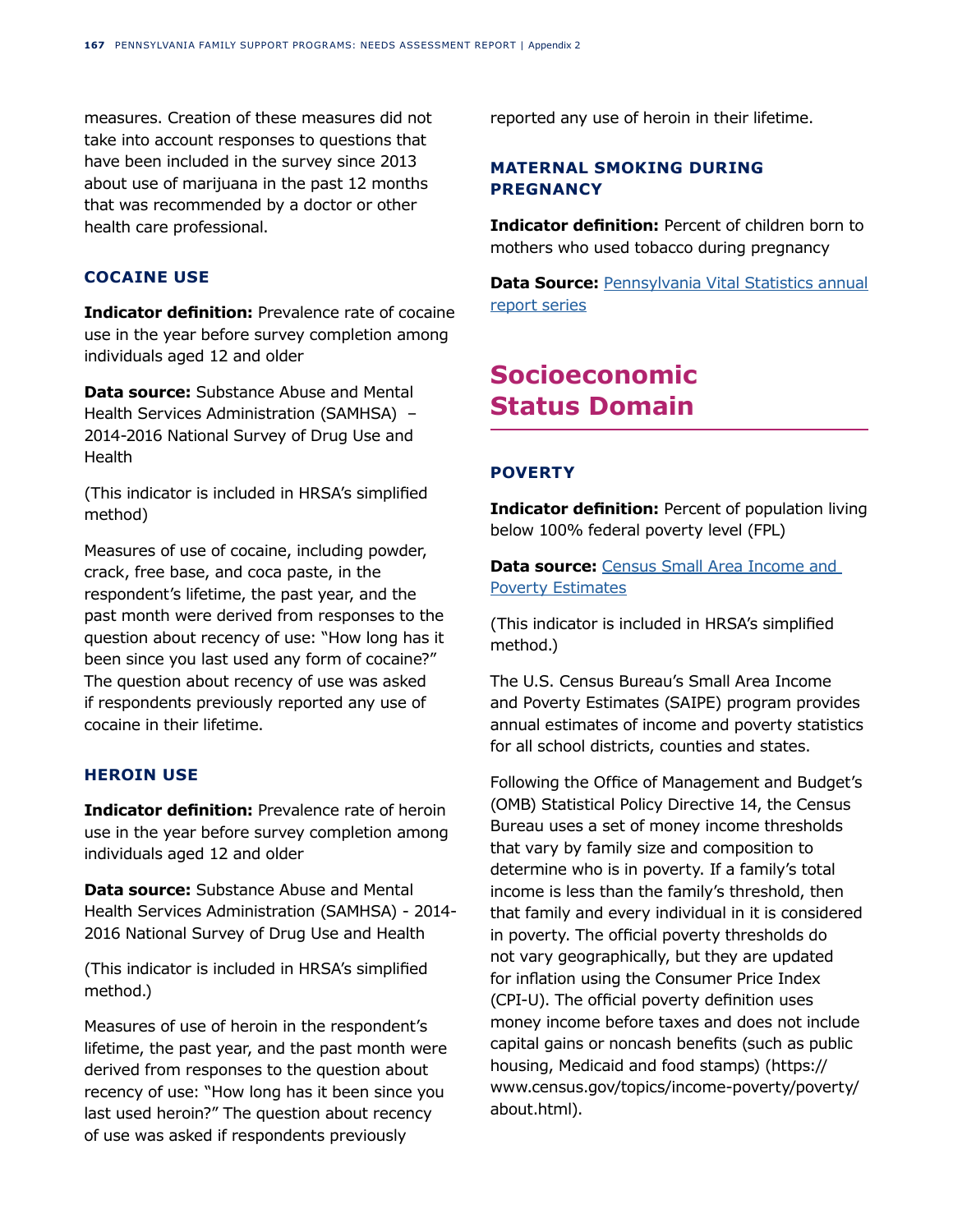### **CHILD POVERTY**

**Indicator definition:** Percent of children under age 5 living below 100% FPL

**Data source: Census Small Area Income and** [Poverty Estimates](https://www.census.gov/programs-surveys/saipe/data/api.html)

(This indicator is included in HRSA's simplified method.)

#### **INCOME INEQUALITY**

### **Indicator definition:** Gini coefficient

# **Data source: American Community Survey** [\(ACS\)](https://www.census.gov/newsroom/press-releases/2017/acs-single-year.html)

The ACS data provides demographic, social, economic and housing characteristic estimates on a rolling basis. The Gini index is a standard economic measure of income inequality. A score of 0.0 is perfect equality in income distribution. A score of 1.0 indicates total inequality where one household has all of the income.

## **UNEMPLOYMENT**

**Indicator definition:** Unemployed percent of the civilian labor force

#### **Data source: [Bureau of Labor Statistics](https://www.bls.gov/lau/#cntyaa)**

(This indicator is included in HRSA's simplified method.)

## **TEENS NOT IN SCHOOL**

Indicator definition: [Percent of 16-19 year olds not](https://data.census.gov/cedsci/)  [enrolled in school with no high school diploma](https://data.census.gov/cedsci/)

**Data source:** American Community Survey

(This indicator is included in HRSA's simplified method.)

#### **TEEN BIRTHS**

**Indicator definition:** Number of births per 1,000 females aged 15-19

**Data source:** [National Center for Health](https://www.countyhealthrankings.org/app/pennsylvania/2019/measure/factors/14/data)  [Statistics - Natality files](https://www.countyhealthrankings.org/app/pennsylvania/2019/measure/factors/14/data)

## **PUBLIC ASSISTANCE**

**Indicator definition:** Percent of households with children under 18 years who have received SSI, Cash Assist or Supplemental Nutrition Assistance Program in the past 12 months

#### **Data source: [American Community Survey](https://www.census.gov/library/publications/2015/acs/acsbr13-08.html)**

The ACS data provides demographic, social, economic and housing characteristic estimates on a rolling basis. The ACS question about SNAP identifies households in which one or more current members received SNAP during the past 12 months. Data reflect households, not individuals. If any person living at the sample address at the time of the interview received SNAP in the past 12 months, then the household is included in the estimate of SNAP participation.

## **RENTERS WHO ARE COST BURDENED**

**Indicator definition:** Percent of households with cost burdens (paying more than 30% of their total household income for housing).

**Data source:** [U.S. Census, Federal Reserve Bank](https://www.policymap.com/)

## **WIC REDEMPTIONS**

**Indicator definition:** Per capita dollar amount of Women, Infant, and Children Nutrition Program redemptions

**Data source: [Department of Agriculture](https://www.policymap.com/data/our-data-directory/#USDA%20Food%20Environment%20Atlas)** 

#### **CHILD FOOD INSECURITY**

**Indicator definition:** Percent of children living in households that experienced food insecurity at some point during 2017

#### **Data source: [Feeding America](http://www.policymap.com/our-data-directory.html#Feeding%20America)**

Food security measures the household-level economic and social condition of limited or uncertain access to adequate food. It is assessed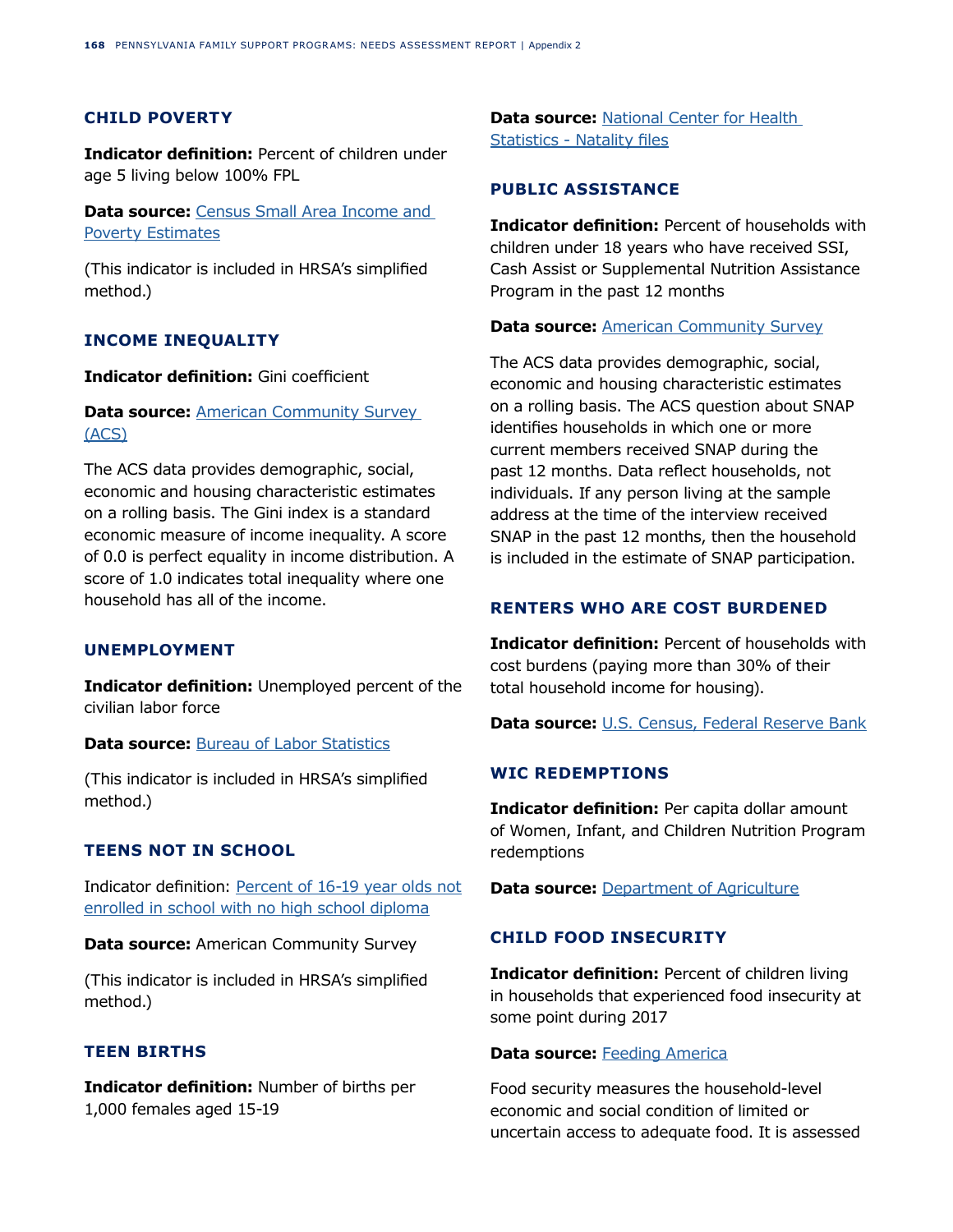in the Current Population Survey and represented in United States Department of Agriculture food security reports. The child food insecurity estimates are derived from the same questions used by the USDA to identify food insecurity in households with children.

# **Child Safety & Maltreatment Domain**

#### **CHILD MALTREATMENT**

Indicator definition: Number of substantiated child maltreatment victims under 18 years old

# **Data source: Pennsylvania Department of** [Human Services, Office of Children, Youth and](https://www.dhs.pa.gov/docs/Publications/Documents/2019%20child%20prev.pdf)  [Families \(OCYF\)](https://www.dhs.pa.gov/docs/Publications/Documents/2019%20child%20prev.pdf)

Child protective services reports are those that allege a child might have been a victim of child abuse and are made by mandated and permissive reporters. In Pennsylvania, the county children and youth agencies (CCYA) immediately begin an investigation upon receipt of a report of suspected maltreatment. A child abuse investigation must determine within 30 days whether the report is: 1) "Founded" (there is court action, including: a judicial adjudication that the child was abused, acceptance into an accelerated rehabilitative disposition program, consent decree entered in a juvenile proceeding, or granting of a final protection from abuse order); 2) "Indicated" (CCYA or OCYF Regional Office staff find substantial evidence that abuse has occurred based on medical evidence, the child protective service investigation, or an admission by the perpetrator); 3) "Unfounded" (the alleged abuse did not meet the definition or criteria for abuse); or 4) "Pending." In OCYF data, "founded" and "indicated" reports of child abuse are referred to as "substantiated" reports.

# **SUBSTANTIATED YOUNG CHILD ABUSE AND NEGLECT**

**Indicator definition:** Number of substantiated child abuse and neglect per 1,000 children aged 0-4

**Data source:** Pennsylvania Department of Human Services, Office of Children, Youth and Families

Substantiated abuse includes: children for whom a judge has found abuse and children determined to have experienced abuse based on medical evidence, the child protective services investigation or an admission by the perpetrator.

# **ABUSE AGAINST PREGNANT AND POSTPARTUM WOMEN**

**Indicator definition:** Rate of diagnosed abuse in the 2016 calendar year among Medicaid-enrolled pregnant women or women who gave live birth during 2014-2016

**Data source:** Medicaid Claims, Pennsylvania Department of Human Services Office of Medical Assistance Programs and Birth Certificate Records, Pennsylvania Department of Health, Bureau of Health Statistics and Research

**Denominator:** Pregnant women or women who gave birth in 2014-2016. This population was identified using a linkage of birth certificate records with Medicaid eligibility files.

**Numerator:** Diagnosis of adult abuse was identified using International Classification of Diseases, 10th Revision (ICD-10) diagnostic codes in inpatient and outpatient encounters. Diagnoses included: 1) adult physical /sexual /psychological abuse or neglect, 2) encounter for mental health services for victim of spousal or partner abuse, and 3) physical abuse complicating pregnancy, childbirth and the puerperium.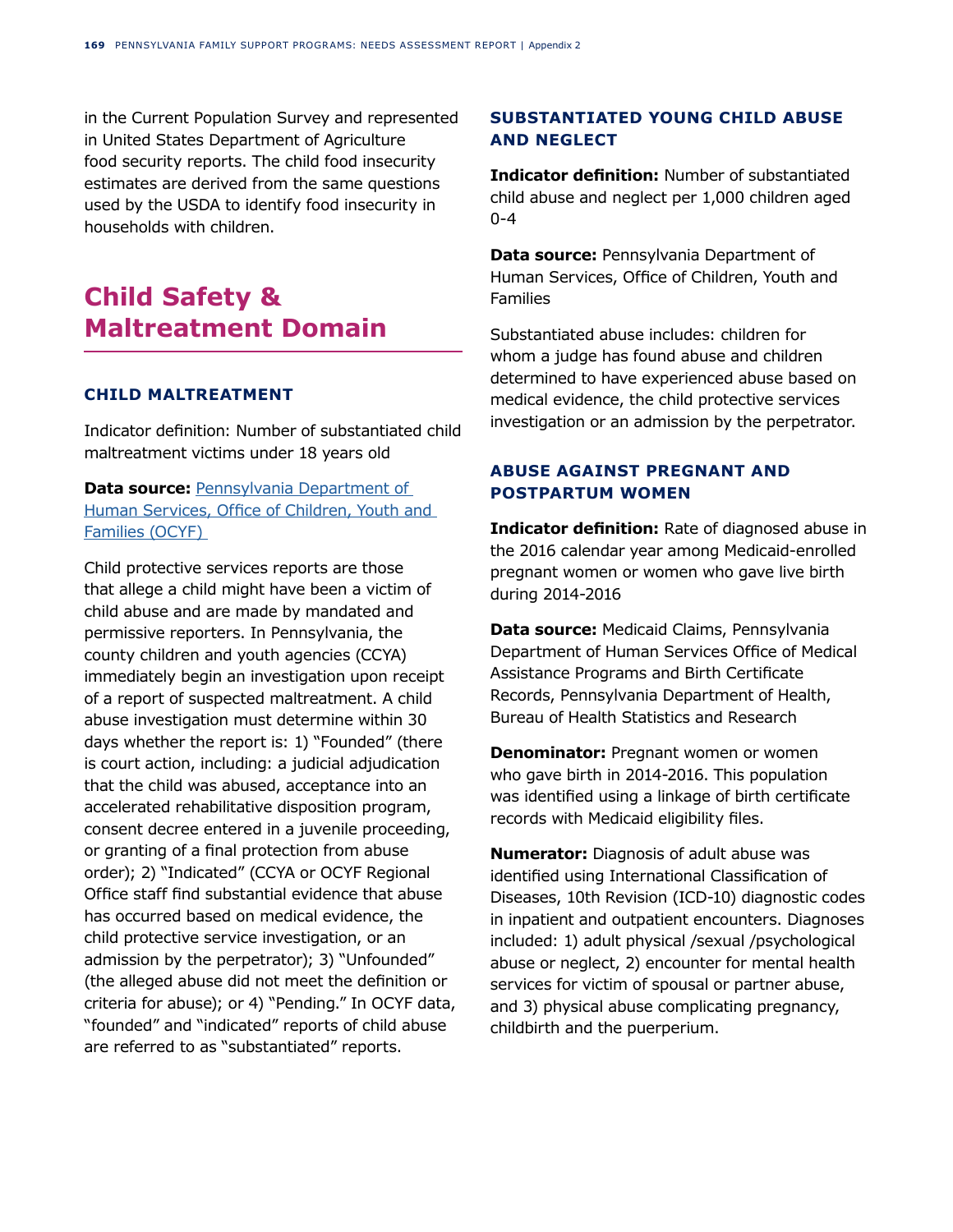# **DOMESTIC VIOLENCE-RELATED DEATHS AMONG WOMEN OF CHILDBEARING AGE**

**Indicator definition:** Number of domestic violence-related deaths per 1,000 female aged 15-50 years

# **Data source: Pennsylvania Coalition against** [Domestic Violence \(PCADV\)](https://www.pcadv.org/wp-content/uploads/2018-Fatality-Report_web.pdf)

PCADV compiles its annual list based on news accounts, police departments and information received from 59 local domestic violence programs serving all 67 counties. PCADV uses a conservative method of identifying domestic violence-related deaths. The death count does not include cases where no arrests have been made or where the relationship between the victim and perpetrator is unclear.

The numerator of this indicator is number of victims that have the following characteristics: 1) female; 2) relationship to perpetrator: girlfriend; ex-girlfriend; wife; current intimate partner; former intimate partner; domestic violencerelated; 3) aged 15-50 years at the time of death. The denominator of this indicator is number of female residents aged 15-50 years in each county, based on data from census.

# **PROTECTION FROM ABUSE ORDER**

**Indicator definition:** Number of judge-granted protection from abuse orders per 1,000 residents

### **Data source:** [PA Courts](http://www.pacourts.us/news-and-statistics/research-and-statistics/dashboard-table-of-contents/protection-from-abuse)

The numerator of this indicator is the number of final orders on protection from abuse petition following an evidentiary hearing before a judge by county. The denominator is the total population in each county.

# **INFANT AND YOUNG CHILD NON-SUPERFICIAL INJURY**

**Indicator definition:** Prevalence of children having non-superficial injury during the first year of life (for infant) or during the first 5 years of life (for young child) per 1,000 Medicaid-enrolled children

**Data source:** Medicaid Claims, Pennsylvania Department of Human Services Office of Medical Assistance Programs

Diagnosis of non-superficial injury was identified using International Classification of Diseases, 9th Revision (ICD-9) codes in children's outpatient and inpatient encounters. Non-superficial injuries include: dislocation, fracture, and crush injuries, poisonings and burns. Car accident injuries were excluded.

## **SUBSTANCE USE NEED**

**Indicator definition:** Composite need score of a set of substance use disorder related indicators

**Data source:** Multiple sources (see Substance Use Domain for details)

PolicyLab derived a composite score that summarizes the overall need level of a set of indicators in the substance use domain, including: postpartum high-risk opioid use; impaired drivers; overdose deaths; opioid overdose hospitalization; neonatal abstinence syndrome; pregnancy and postpartum substance use disorder; alcohol use disorder; marijuana use; cocaine use; heroin use; and maternal smoking during pregnancy.

# **CHILD WELFARE IN-HOME SERVICES**

**Indicator definition:** Percent of children under 18 receiving child welfare in-home services

**Data source:** Pennsylvania Department of Human Services, Office of Children, Youth and Families

The numerator of this indicator is number of children who received services provided to both parents and children to address concerns related to child safety and well-being to enable the children to remain safely in their own home by county. This includes children whose families were screened-in and/or accepted for services. The denominator is number of children under 18 years old in each county.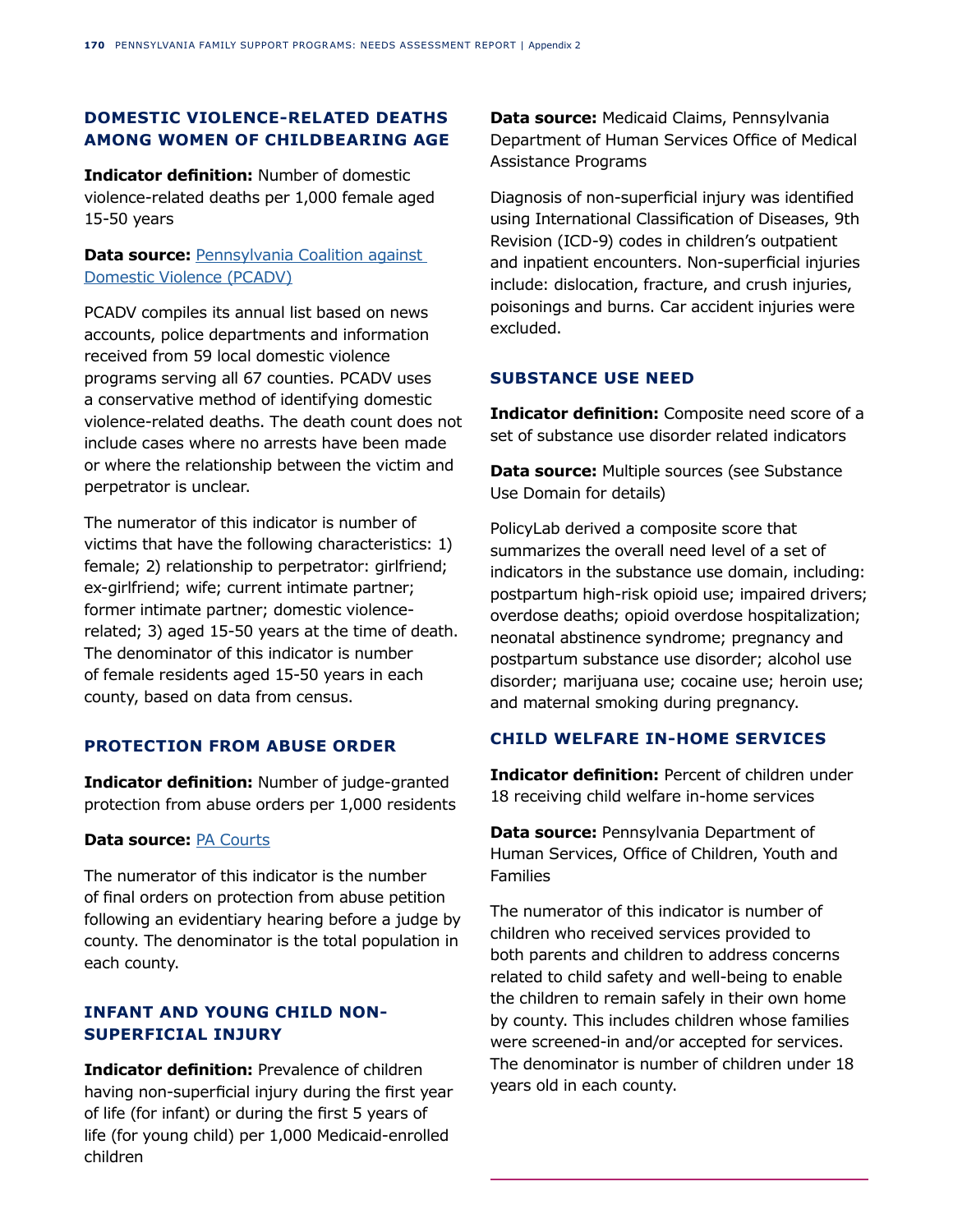# **Community & Environment Domain**

## **SNAP-AUTHORIZED STORES**

**Indicator definition:** Number of SNAPauthorized stores per 1,000 families

**Numerator:** Number of SNAP-authorized stores in each county

#### **Data source for numerator:** [USDA](https://www.ers.usda.gov/data-products/food-environment-atlas/go-to-the-atlas/)

SNAP benefits are issued to qualifying low-income individuals to supplement their ability to purchase food. Eligibility is determined by state authorities' interpretations of federal regulations. The USDA pays the cost of the assistance. Data on SNAP, formerly known as the Food Stamp Program, come from the Food and Nutrition Service of USDA's SNAP Benefits Redemption Division. The SNAP Retailer Locator at the USDA website contains a list of all retailers that accept SNAP payments (sometimes known as food stamps).

**Denominator:** Number of families with children

**Data source for denominator:** Census

## **WIC-AUTHORIZED STORES**

**Indicator definition:** Number of WIC-authorized stores per 1,000 families with children under age 6

**Numerator:** Number of WIC-authorized stores in each county

#### **Data source for numerator:** [USDA](https://www.ers.usda.gov/data-products/food-environment-atlas/go-to-the-atlas/)

Data on the WIC program come from the Food and Nutrition Service of USDA's Program Analysis and Monitoring Branch, Supplemental Food Programs Division.

**Denominator:** Number of children under 6

Data source for denominator: Census

# **LOW INCOME AND LOW ACCESS CENSUS TRACTS**

**Indicator definition:** Percent of census tract with low income and low access

#### **Data source:** [USDA](https://www.ers.usda.gov/data-products/food-access-research-atlas/documentation/)

The Food Access Research Atlas is a project of the Economic Research Service, the economic information and research division of the USDA. The Atlas contains data about food access and can be used for determining eligibility for Healthy Food Financing Initiative funds.

Low access to healthy food is defined as being far from a supermarket, supercenter or large grocery store. A census tract has low access status if a certain share of individuals in the tract live far from a supermarket. There are various measures for distance from a supermarket that this data uses. The original Food Desert Locator (which this replaces) defined low access as living 1 mile away from a supermarket in urban areas and 10 miles away in rural areas. This study adds measures for 0.5 miles in urban areas and 20 miles in rural areas. Using these distance measurements, a census tract is defined as low access if there are at least 500 people or 33% of the population within the tract with low access.

Low-income tracts are defined as where the tract's poverty rate is greater than 20%, the tract's median family income (MFI) is less than or equal to 80% of the statewide MFI, or the tract is in a metropolitan area and has an MFI less than or equal to 80% of the metropolitan area's MFI.

#### **HOSPITALS**

**Indicator definition:** Number of hospital beds per 1,000 residents

#### **Data source:** [HRSA](https://data.hrsa.gov/tools/data-explorer)

Data on hospitals are from the HRSA Geospatial Database. These geocoded locations from the HRSA Geospatial Data Warehouse are from a "Provider of Service" extract from the Online Survey and Certification Reporting System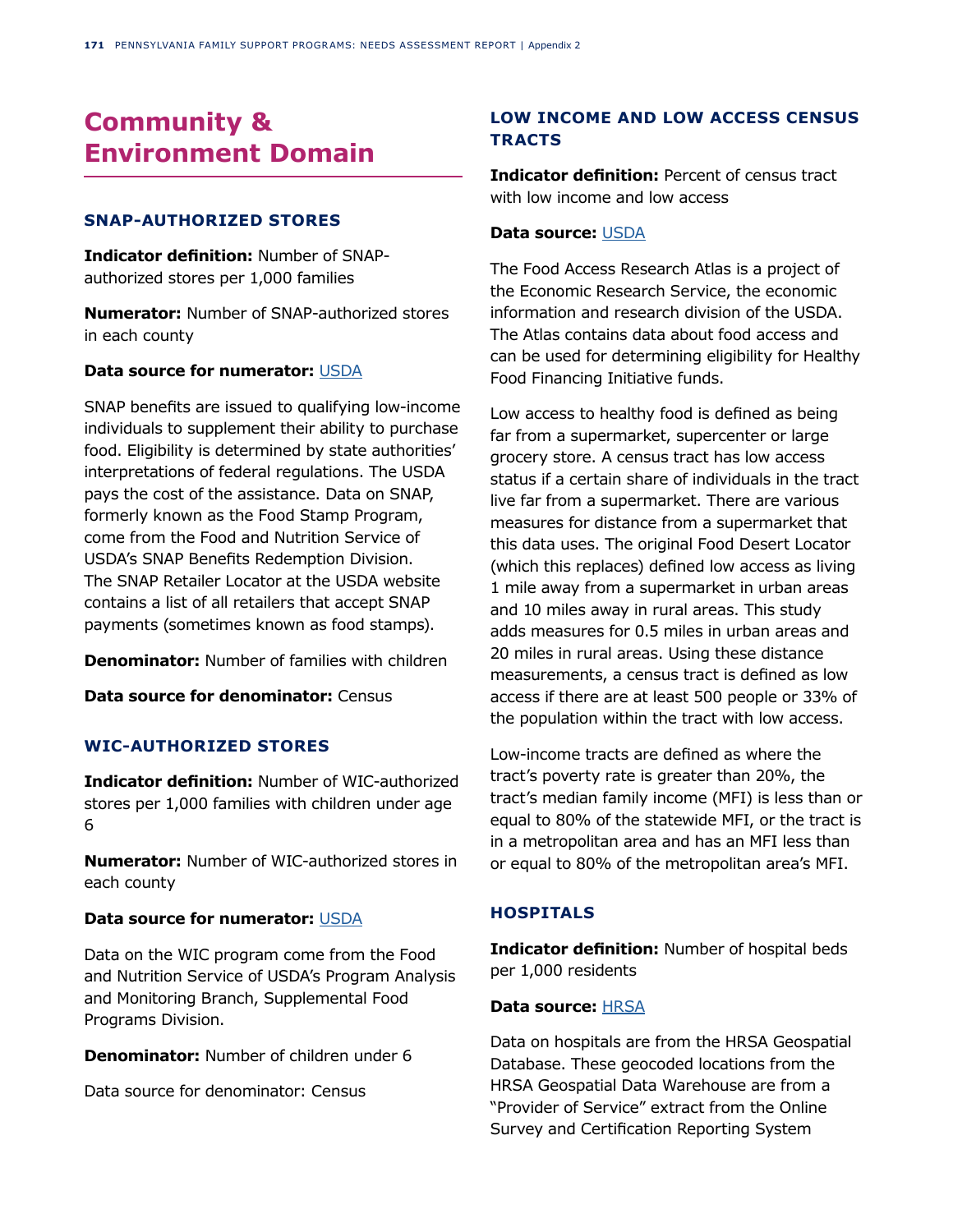database maintained by Centers for Medicare and Medicaid services. They are included in the HRSA Warehouse because they are the most readily obtainable data on various classes of health care facility such as hospitals, hospices, rural health clinics, etc. The hospitals are those facilities participating in Medicare and Medicaid Services for individuals requiring temporary or long-term medical treatment.

# **COMMUNITY HEALTH CENTERS**

**Indicator definition:** Number of community health centers, Federally Qualified Health Centers, and look-alikes per 100,000 residents

#### **Data source:** [HRSA](https://data.hrsa.gov/tools/data-explorer)

This dataset includes FQHCs that are receive funding under the Health Center Cluster federal grant program to provide care for underserved populations. The types of providers eligible include Community Health Centers, Migrant Health Centers, Health Care for the Homeless Programs, Public Housing Primary Care Programs and care providers for some tribal organizations.

This data set also includes the community health centers that are eligible but not currently receiving grant funding. Although they are not receiving grants, these providers—or "lookalikes"—are eligible for some benefits including enhanced reimbursement from Medicare and Medicaid. Mapping both FQHCs and "look-alikes" might provide a fuller picture of the health care safety net in a community.

#### **PRIMARY CARE PHYSICIANS**

**Indicator definition:** Number of primary care physicians per 1,000 residents

#### **Data source:** [HRSA](https://search1.hrsa.gov/texis/search/?mode=&opts=&pr=data-prod&dropXSL=html&sq=&prox=page&rorder=1000&rprox=750&rdfreq=500&rwfreq=0&rlead=1000&rdepth=0&sufs=2&order=r&query=Number+of+primary+care+physicians+per+1%2C000+residents)

Primary care physicians included in this data are physicians (both MDs and DOs) who are providing hospital patient care. MDs and DOs are included all physicians and residents who are providing patient care in the fields of Family Medicine,

Internal Medicine, General Practice, Surgery, Obstetrics and Gynaecology and Pediatrics.

## **PEDIATRIC DENTISTS**

Indicator definition: Number of active clinical pediatric dentists per 1,000 children under age 18

Data source: American Dental Association (shared by PA Coalition for Oral Health)

# **CRIMES**

**Indicator definition:** Number of reported crimes per 1,000 residents

**Data source:** Institute for Social Research - National Archive of Criminal Justice Data

(This indicator is included in HRSA's simplified method.)

## **JUVENILE ARRESTS**

**Indicator definition:** Number of crime arrests ages 0-17 per 100,000 juveniles aged 0-17

**Data source:** Institute for Social Research - National Archive of Criminal Justice Data

(This indicator is included in HRSA's simplified method.)

# **LIBRARIES**

**Indicator definition:** Number of libraries per 100,000 residents

**Data source:** Institute of Museum and Library Services (IMLS)

The Public Libraries Survey (PLS) is conducted annually by the IMLS. The data file includes all public libraries and outlets identified by state library agencies. Library outlet locations include central libraries, branches and bookmobiles. Points were geocoded by IMLS based on addresses provided by the survey respondent (library administrator).

The original data provides geocoded locations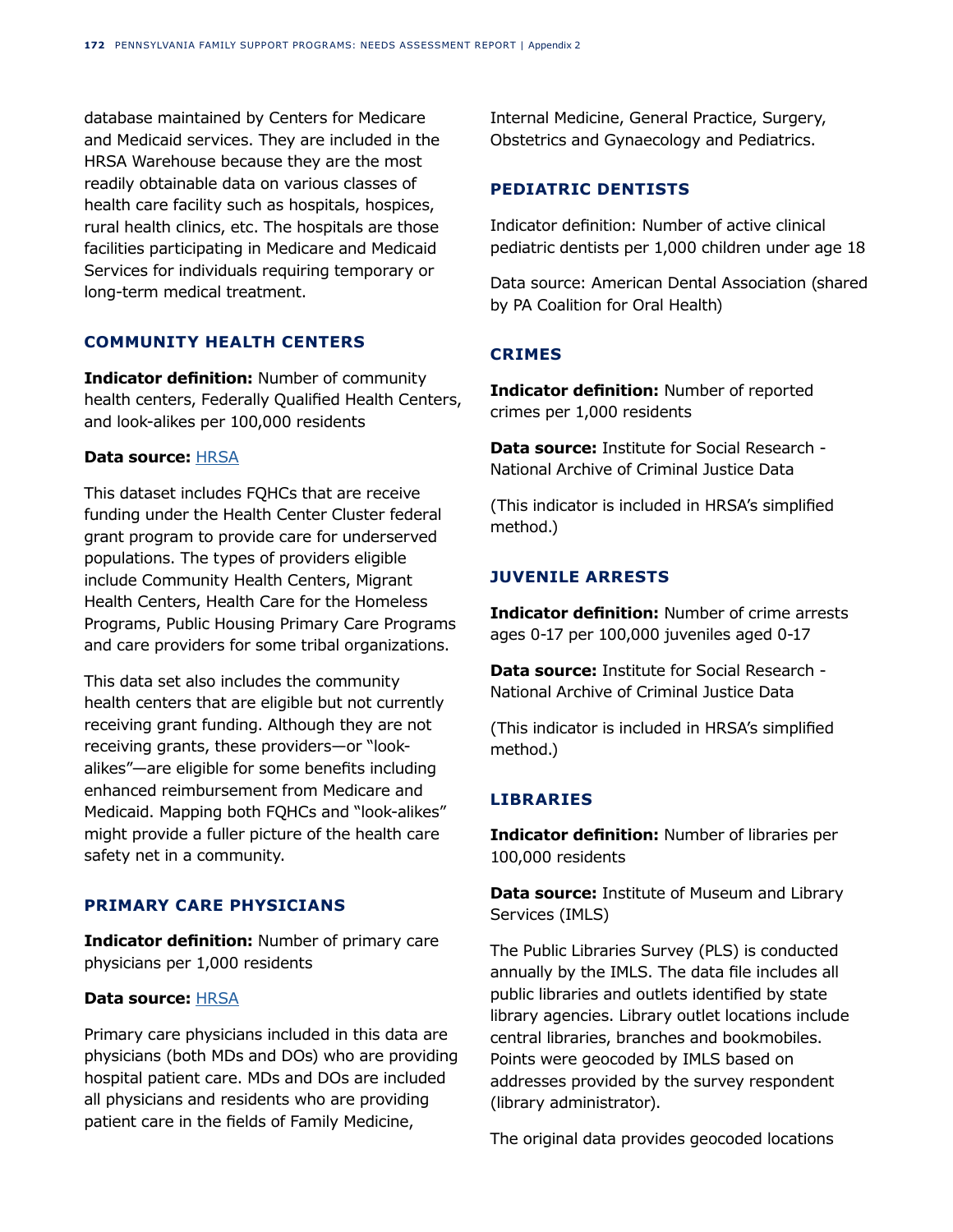of libraries. To aggregate the data to the county level, PolicyLab calculated the number of libraries in each county. To account for the difference in population size, we added the total number of residents as the denominator and used the "number of libraries per 100,000 residents" as the indicator.

# **PUBLIC TRANSIT IN URBAN COUNTIES**

**Indicator definition:** Performance score in six urban counties (Delaware, Chester, Montgomery, Bucks, Philadelphia and Allegheny)

## **Data source: AllTransit**

AllTransit is a broad transit database developed and assembled by the Center for Neighborhood Technology (CNT) and designed to comply with the General Transit Feed Specification (GTFS).

## AllTransit metrics:

• Transit Connectivity Index (TCI): The TCI is an index scaled by the number of transit trips the average household in a block group can access by walking each week. The TCI is a measure of how connected the average household member is to the availability of a transit ride. This is a placed-based measure that is derived by examining the proximity of all transit routes, and the area covered by each route at different distances.

• Performance Score: The Performance Score has values from 0 to 10, where the higher the number the better the transit service. It is a weighted sum of transit connectivity (TCI), access to land area and jobs, and frequency of service. It combines with the TCI, described above, that measures "can I get transit" with the jobs accessible in 30-minute transit ride, which measures "what can I get to once I am on transit," and combines them in a way that is reflective of what fraction of people use transit for a given type of trip—their journey to work answering the question "how should I get to work?"

# **CAR OWNERSHIP IN RURAL COUNTIES**

**Indicator definition:** Percent of census tracts with low car ownership in 61 rural counties

### **Data source: [American Community Survey](https://data.census.gov/cedsci/)**

ACS asks one question about how many vehicles are available in a household to understand access to transportation. The answers to this question were compiled by CDC as percentage of households in each census tract with no vehicle available. PolicyLab then described the distribution of this percentage in all census tracts in Pennsylvania rural areas. We defined census tract with low car ownership as a census tract with more than 6% (median in census tracts in Pennsylvanian rural areas) of households with no vehicle available. We then further calculated the percent of census tracts with low car ownership in each county.

# **ENVIRONMENTAL QUALITY**

**Indicator definition:** Average index score of potential exposure to harmful toxins

# **Data source:** [National Air Toxics Assessment](https://earthworks.stanford.edu/)  [\(NATA\) data](https://earthworks.stanford.edu/)

The environmental health hazard exposure index summarizes potential exposure to harmful toxins at a neighborhood level. Potential health hazards exposure is a linear combination of standardized EPA estimates of air quality carcinogenic (c), respiratory (r) and neurological (n) hazards. Values are inverted and then percentile ranked nationally. Values range from 0 to 100. The higher the index value, the less exposure to toxins harmful to human health. Therefore, the higher the value, the better the environmental quality of the area.

To aggregate the data to county level, PolicyLab used the median of index scores of census tracts within each county to represent the average environmental hazard exposure of each county.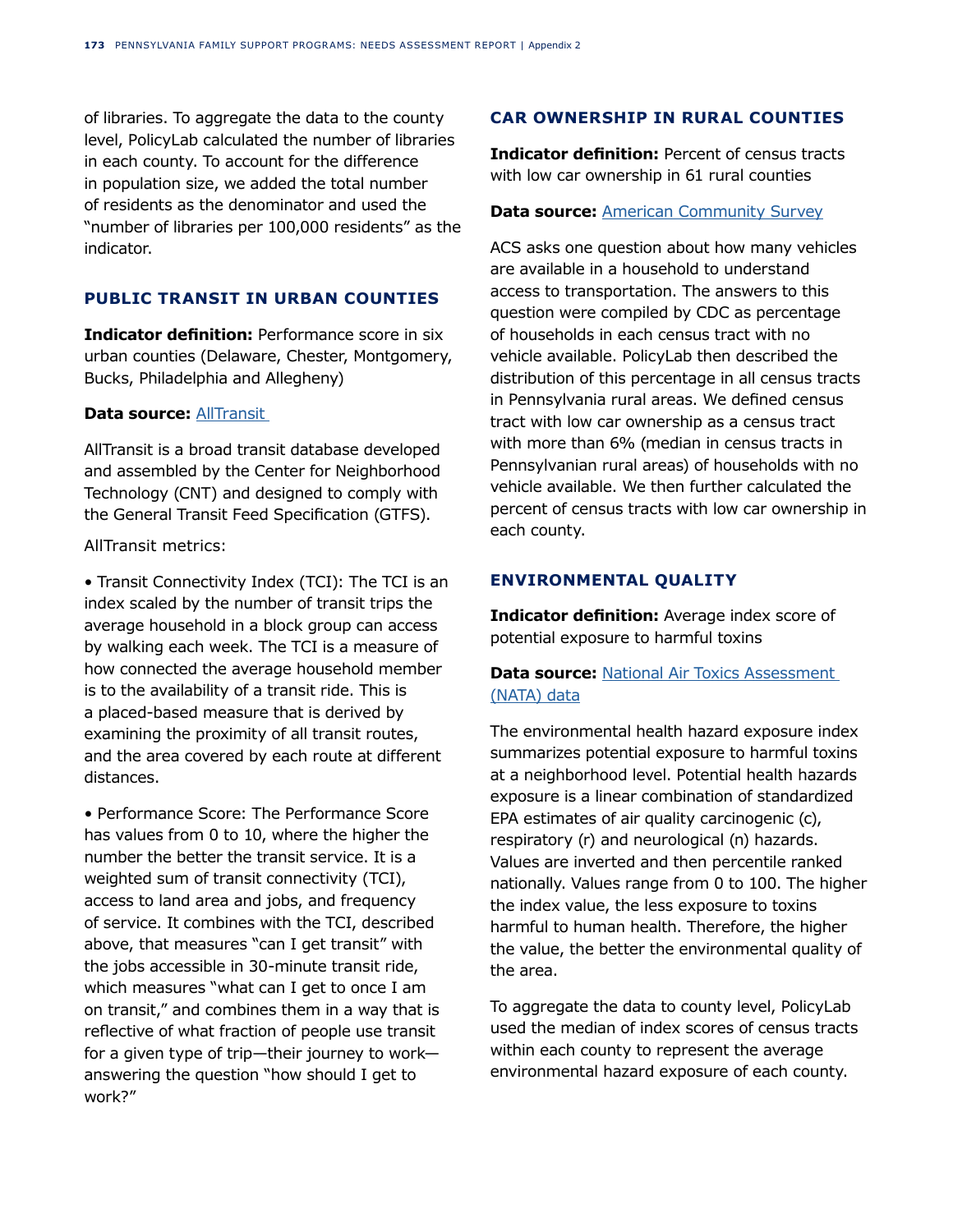# **CHILDREN BLOOD LEAD LEVEL**

**Indicator definition:** Percent of tested children with confirmed elevated blood lead level (BLL)

# **Data source:** [CDC National Childhood Blood](https://www.cdc.gov/nceh/lead/data/national.htm)  [Lead Surveillance Data](https://www.cdc.gov/nceh/lead/data/national.htm)

CDC's childhood blood lead surveillance system integrates information collected by state and local health departments. CDC applies nationally consistent standard definitions and classifications for blood lead surveillance data from all states: confirmed elevated blood lead level is defined as a child with one venous blood test  $\geq$  5 µg/dL or two capillary blood tests  $\geq$  5 µg/dL drawn within 12 weeks of each other. In addition, CDC applies rigorous error-checking and validation algorithms to the data submitted to ensure only one test per individual per year is counted. (Therefore, the information available from CDC will not match data reports from the individual states because states may use different case definitions for clinical and environmental management.)

In this project, we used percent of children with elevated BLLs as the indicator: the number of children less than 72 months of age with a confirmed elevated BLL divided by the number of children less than 72 months of age tested for BLL.

# **RESIDENTIAL SEGREGATION**

**Indicator definition:** Index of dissimilarity where higher values indicate greater residential segregation between Black and White county residents

#### **Data source:** Census; [County Health Ranking](https://www.countyhealthrankings.org/app/pennsylvania/2020/measure/factors/141/data)

Residential segregation of Black and White residents is considered a fundamental cause of health disparities in the U.S. and has been linked to poor health outcomes, including mortality, a wide variety of reproductive, infectious and chronic diseases, and other adverse conditions. Structural racism is also linked to poor-quality housing and disproportionate exposure to environmental toxins. Individuals living in

segregated neighborhoods often experience increased violence, reduced educational and employment opportunities, limited access to quality health care and restrictions to upward mobility. Racial/ethnic residential segregation refers to the degree to which two or more groups live separately from one another in a geographic area. The index of dissimilarity is a demographic measure of the evenness with which two groups (Black and White residents, in this case) are distributed across the component geographic areas (census tracts, in this case) that make up a larger area (counties, in this case).

The residential segregation index ranges from 0 (complete integration) to 100 (complete segregation). The index score can be interpreted as the percentage of either Black or White residents that would have to move to different geographic areas in order to produce a distribution that matches that of the larger area. A missing value is reported for counties with Black population less than 100 in the time frame.

# **Child Care Domain**

# **REGULATED CHILD CARE**

**Indicator definition:** Number of regulated child care providers per 100 children under 3 years old

**Data source:** Pennsylvania Department of Education's Office of Child Development and Early Learning

The regulated providers include center, group and family child care. The number of providers does not include private licensed nursery schools, head start providers or school districts offering pre-K.

# **HIGH-QUALITY CHILD CARE**

**Indicator definition:** Percent of regulated child care providers meeting high-quality standards

**Data source: Pennsylvania Departments of** Education and Human Services, Office of Child